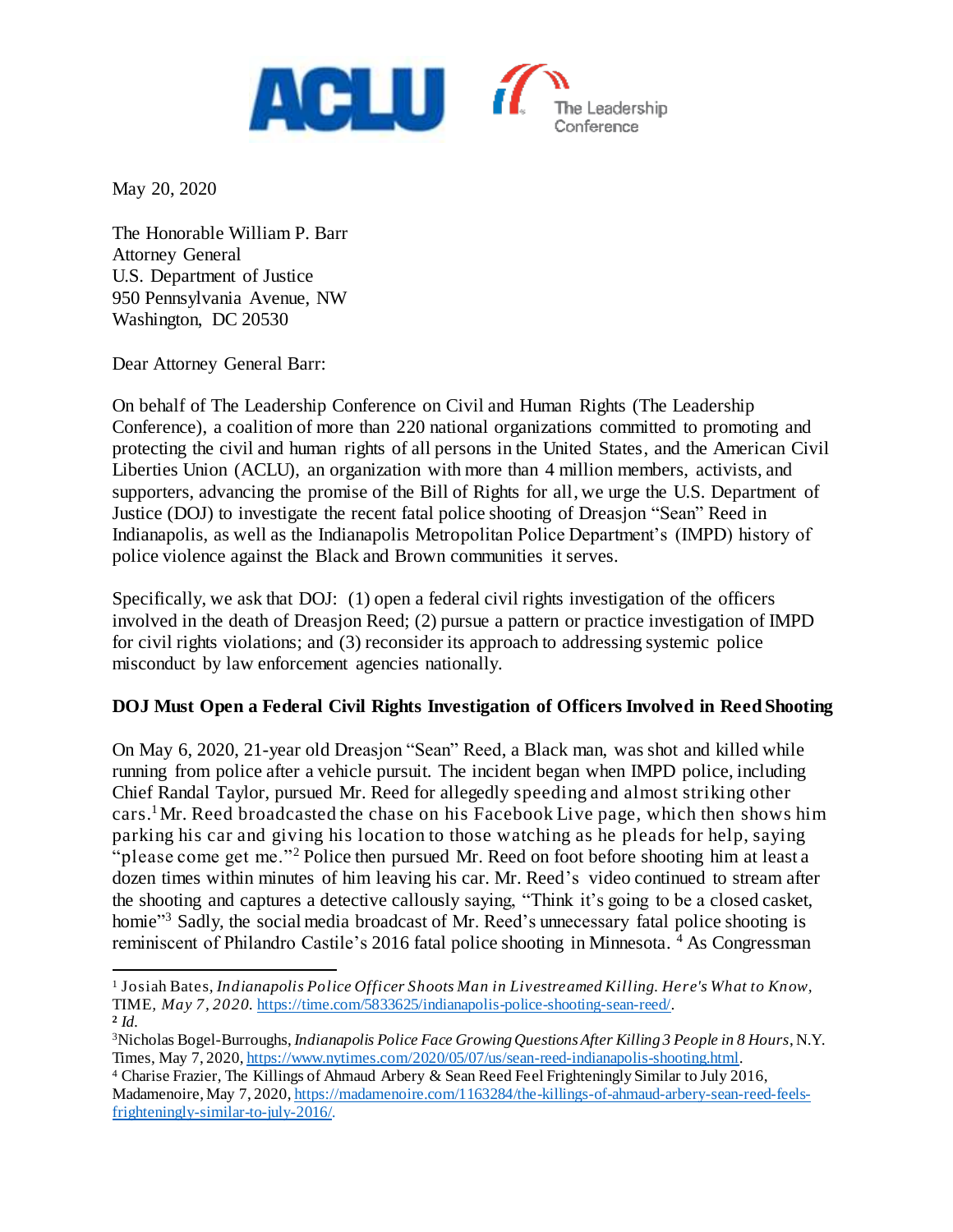André Carson (D-IN-7) said following news of Mr. Reed's shooting, "Simply being Black in America should not be a death sentence, but for countless people, it is."<sup>5</sup>

Although Indianapolis Mayor Joe Hogsett has called for, and federal officials have agreed to, DOJ monitoring the local investigation of Mr. Reed's fatal police shooting, <sup>6</sup> DOJ should conduct a separate, independent federal civil rights investigation. Under § 242 of Title 18, it is unlawful for any person acting under color of law to willfully deprive a person of a right or privilege protected by the Constitution or laws of the United States.<sup>7</sup> Persons acting under color of law includes police officers and other law enforcement officials who are functioning or appear to be functioning in their official capacity.<sup>8</sup> A federal civil rights investigation is warranted because this case potentially involves excessive force and other police misconduct in violation of Mr. Reed's Fourth Amendment right against unreasonable seizure.

## **DOJ Must Pursue Pattern or Practice Investigation of the Indianapolis Police Department**

Unfortunately, Mr. Reed's fatal police shooting is not an isolated incident, which suggests possible systemic constitutional violations by IMPD. In fact, the very same day that police killed Mr. Reed, IMPD officers killed two other people in Indianapolis. In one police fatally shot a man<sup>9</sup>, and in the other, an officer struck and killed a pregnant pedestrian—all mere hours apart.<sup>10</sup> In addition to this police-involved violence, IMPD has previously generated national attention for inflicting fatal force on Black residents. In particular, on June 29, 2017, Aaron Bailey, Black and unarmed, was shot and killed by two IMPD officers following a late-night traffic stop, vehicle pursuit, and crash.<sup>11</sup> On September 26, 2015, an 18 year-old Black youth, Terrell Day, died in police custody after telling IMPD officers that he could not breathe.<sup>12</sup> Last year, IMPD officers were involved in other documented incidents of excessive force. In one incident, an

l <sup>5</sup> Kaitlin Lange, *Indianapolis community leaders react to two fatal officer-involved shootings*, Indianapolis Star, May 7, 2020, [https://www.indystar.com/story/news/crime/2020/05/07/indianapolis-police-shooting-reaction-officer](https://www.indystar.com/story/news/crime/2020/05/07/indianapolis-police-shooting-reaction-officer-involved-shootings/3087324001/)[involved-shootings/3087324001/](https://www.indystar.com/story/news/crime/2020/05/07/indianapolis-police-shooting-reaction-officer-involved-shootings/3087324001/).

<sup>6</sup>Ryan Martin & Tim Evans, Hogsett, *Mears ask for outside help on IMPD shooting investigations*, Indianapolis Star, May 8, 2020, [https://www.indystar.com/story/news/crime/2020/05/08/indianapolis-police-shootings-mayor](https://www.indystar.com/story/news/crime/2020/05/08/indianapolis-police-shootings-mayor-hogsett-asks-fbi-help-probes/3095329001/)[hogsett-asks-fbi-help-probes/3095329001/.](https://www.indystar.com/story/news/crime/2020/05/08/indianapolis-police-shootings-mayor-hogsett-asks-fbi-help-probes/3095329001/)

<sup>7</sup> 18 U.S.C. 242.

<sup>8</sup> U.S. Department of Justice, Deprivation of Rights Under Color of Law, *available at* [https://www.justice.gov/crt/deprivation-rights-under-color-law.](https://www.justice.gov/crt/deprivation-rights-under-color-law)

<sup>&</sup>lt;sup>9</sup> On May 6<sup>th</sup>, a second fatal police shooting occurred just after midnight when IMPD officers shot and killed a man while investigating a burglary. According to police, the man had a rifle and shot at the officers who were responding to the call.

Josiah Bates*, Indianapolis Police Officer Shoots Man in Livestreamed Killing. Here's What to Know,*  TIME*,* May 7, 2020*.* <https://time.com/5833625/indianapolis-police-shooting-sean-reed/>

<sup>10</sup> Associated Press, *Protests rage in Indianapolis after police kill 3 in separate incidents*

<https://www.latimes.com/world-nation/story/2020-05-07/protests-as-indianapolis-police-kill-3-in-separate-incidents> <sup>11</sup> Vic Ryckaert, Justin L. Mack, & Holly V. Hays, What we know: The police shooting of Aaron Bailey,

Indianapolis Star, June 30, 2017[, https://www.indystar.com/story/news/crime/2017/06/30/what-we-know-police](https://www.indystar.com/story/news/crime/2017/06/30/what-we-know-police-shooting-aaron-bailey/442049001/)[shooting-aaron-bailey/442049001/.](https://www.indystar.com/story/news/crime/2017/06/30/what-we-know-police-shooting-aaron-bailey/442049001/)

<sup>12</sup> Shamar Walters & Alexander Smith, *Terrell Day, Indianapolis Teen Shoplifting Suspect, Dies in Police Custody, NBC News*, September 28, 2015[, https://www.nbcnews.com/news/us-news/indianapolis-teen-shoplifting-suspect](https://www.nbcnews.com/news/us-news/indianapolis-teen-shoplifting-suspect-terrell-day-dies-police-custody-n434696)[terrell-day-dies-police-custody-n434696.](https://www.nbcnews.com/news/us-news/indianapolis-teen-shoplifting-suspect-terrell-day-dies-police-custody-n434696)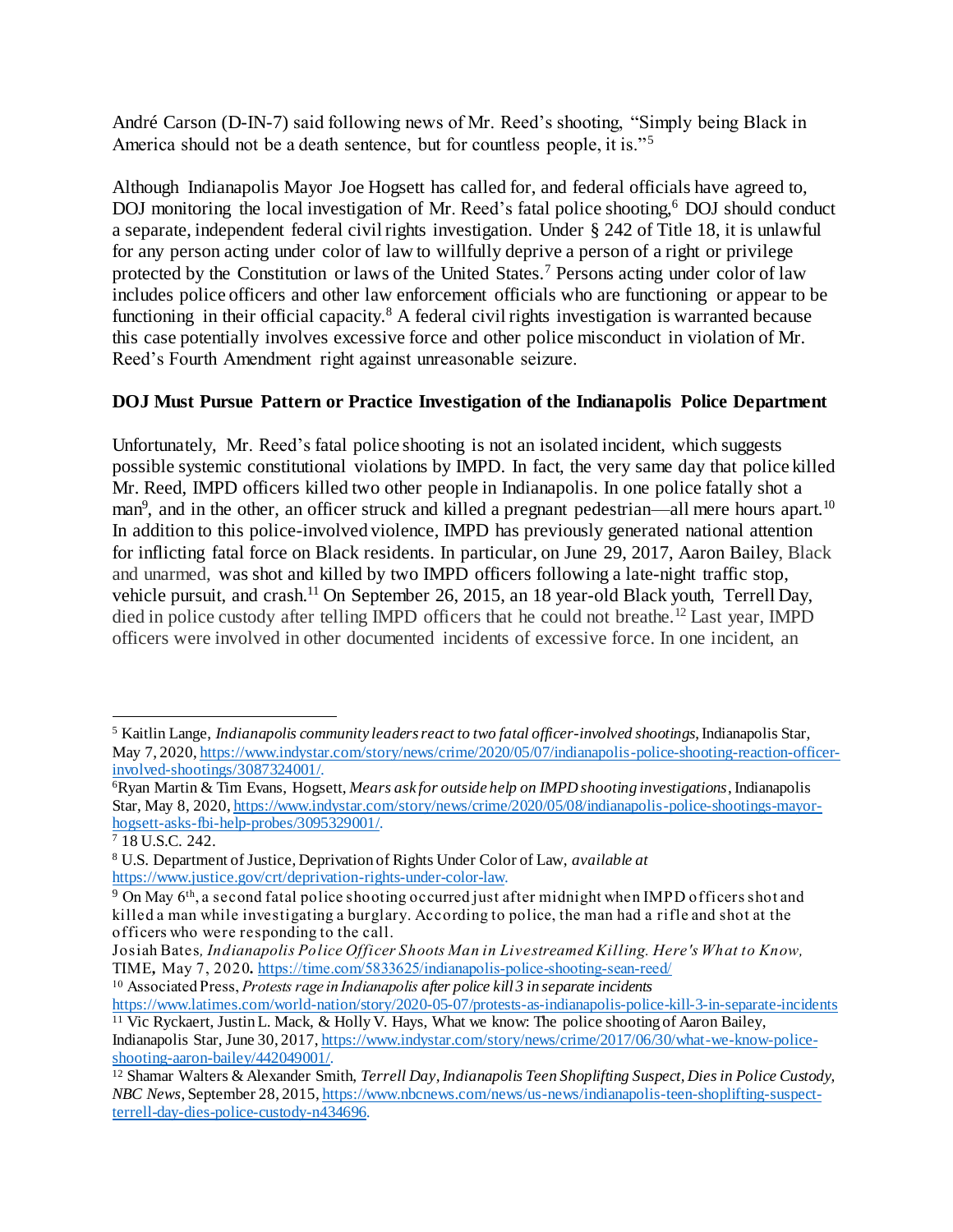officer was captured on video punching a 17-year-old Black student in the face and stomach, after an incident at school where an officer threatened to arrest another student.<sup>13</sup>

Under 34 U.S.C. § 2601 (previously codified at 42 U.S.C. § 14141), DOJ is authorized to investigate police departments for patterns or practices of systemic, unconstitutional policing. Upon a finding of a pattern or practice of constitutional violations, DOJ can obtain a court order requiring law enforcement agencies to address the systemic institutional failures that produce police abuses and misconduct.<sup>14</sup> As detailed above, IMPD has had a series of disturbing police incidents that call for immediate DOJ intervention. Indeed, in the last five years, IMPD officers have been involved in more than a dozen controversial fatal police shootings.<sup>15</sup> Since 2011, six IMPD officers have been charged with misconduct.<sup>16</sup> These fatal police shootings, racial profiling, and other misconduct are not the result of "a few bad apples" or one-off incidents, but rather indicate systemic problems within the department. A DOJ pattern or practice investigation is critical for vindicating the constitutional rights of Indianapolis' residents.

## **DOJ Must Reconsider its Approach to Systemic Policing Practices Nationally**

As we request federal investigations into the fatal police shooting of Mr. Reed and IMPD's policing practices, we are concerned that this request will be subject to a decision-making process that ignores the authority given to DOJ. Under the current administration, the DOJ has abdicated its responsibility of local police oversight and accountability. On November 7, 2018, then Attorney General Jeff Sessions issued a policy that sets unprecedented barriers for DOJ attorneys to pursue pattern or practice investigations and to negotiate settlement agreements and consent decrees.<sup>17</sup> Attorney General Sessions was clear that he wanted to "avoid harmful federal intrusion in the daily work of local police,"<sup>18</sup> despite the racially-biased and unconstitutional practices that the DOJ's past pattern or practice investigations, including under the Bush administration, have repeatedly uncovered. The DOJ has maintained the Sessions policy, and signaled support for law enforcement to the detriment of communities impacted by police violence with statements like communities "have to start showing, more than they do, the respect and support that law enforcement deserves. And if communities don't give that support and respect, they may find themselves without the police protection they need."<sup>19</sup> This DOJ is also

 $\overline{a}$ 

<sup>13</sup> *Video shows Indianapolis police officer punching student,* Wane.com, September 5, 2019, <https://www.wane.com/news/indiana/video-shows-indianapolis-police-officer-punching-student/>.

<sup>14</sup> U.S. Department of Justice, Civil Rights Division, The Civil Rights Division's Pattern and Practice Police Reform Work: 1994-Present, January 2017, *available at* [https://www.justice.gov/crt/file/922421/download.](https://www.justice.gov/crt/file/922421/download)

<sup>15</sup> Tim Evans, *Officer-involved shootings: Here's a list of fatal encounters with IMPD*, Indianapolis Star, May 7, 2020, [https://www.indystar.com/story/news/crime/2020/05/07/indianapolis-police-shootings-heres-list-recent-fatal](https://www.indystar.com/story/news/crime/2020/05/07/indianapolis-police-shootings-heres-list-recent-fatal-encounters/3090337001/)[encounters/3090337001/.](https://www.indystar.com/story/news/crime/2020/05/07/indianapolis-police-shootings-heres-list-recent-fatal-encounters/3090337001/)

<sup>16</sup> Vic Ryckaert & Ryan Martin, *When officers are charged—and when they aren't—with alleged crimes while onduty*, Indianapolis Star, September 21, 2019, [https://www.indystar.com/story/news/crime/2019/09/18/when-officers](https://www.indystar.com/story/news/crime/2019/09/18/when-officers-and-arent-charged-alleged-duty-crimes/2350710001/)[and-arent-charged-alleged-duty-crimes/2350710001/.](https://www.indystar.com/story/news/crime/2019/09/18/when-officers-and-arent-charged-alleged-duty-crimes/2350710001/)

<sup>17</sup> Jefferson B. Sessions, Att'y Gen., Memorandum for Heads of Civil Litigating Components & United States Attorneys on the Principles and Procedures for Civil Consent Decrees and Settlement Agreements with State and Local Governmental Entities, November 7, 2018[, https://www.justice.gov/opa/pressrelease/file/1109621/download.](https://www.justice.gov/opa/pressrelease/file/1109621/download) <sup>18</sup> Jefferson B. Sessions, *Jeff Sessions: 'Avoid harmful federal intrusion'*

[https://www.usatoday.com/story/opinion/2017/04/17/jeff-sessions-avoid-harmful-federal-intrusion-editorials](https://www.usatoday.com/story/opinion/2017/04/17/jeff-sessions-avoid-harmful-federal-intrusion-editorials-debates/100579848/)[debates/100579848/.](https://www.usatoday.com/story/opinion/2017/04/17/jeff-sessions-avoid-harmful-federal-intrusion-editorials-debates/100579848/)

<sup>19</sup> Jennifer Rubin, *What to do with an attorney general who disdains justice*, Washington Post, December 5, 2019, <https://www.washingtonpost.com/opinions/2019/12/05/bar-should-hold-barr-accountable/>.